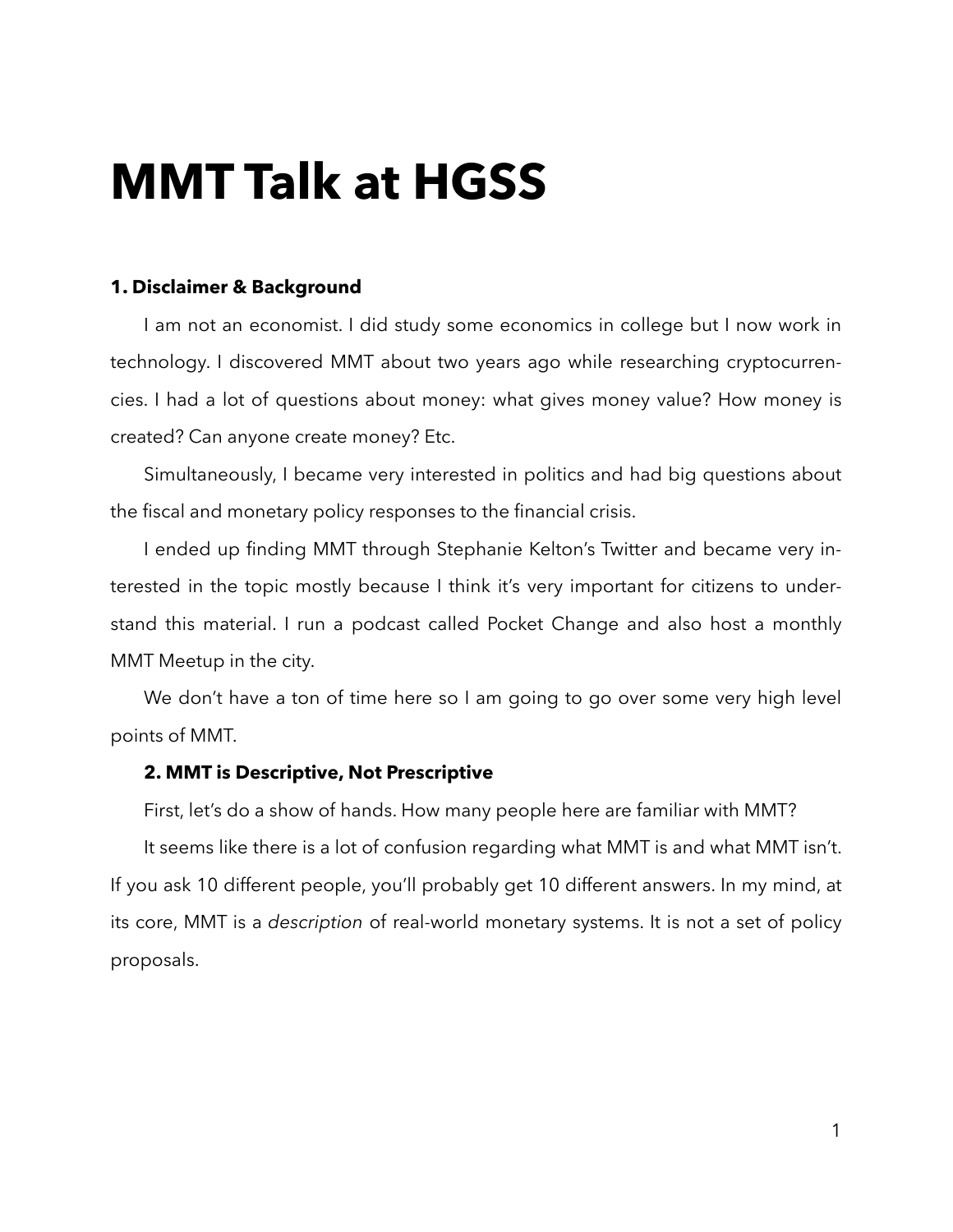To paraphrase Professor Bill Mitchell, it seems that a lot of activists are using MMT as a "Christmas tree" of sorts that enables any policy of their choosing. I don't believe this is how MMT should be understood.

As I said, I believe MMT's strength is its objective description of our monetary system. Once you understand the monetary system, where you take your policy choices goes from there. Understanding MMT can enable both conservative or progressive policies.

While the MMT community seems to be overwhelmingly left-leaning, there are both progressive and conservative MMTers. Even MMT academics suggest policies that could be considered conservative according to mainstream politics — like a 0% corporate tax rate, for example.

## **3. The "Money Story" According to MMT**

The conventional "origin of money" story goes something like this: before money, human beings bartered. They traded goats for cattle or wool for honey. This was very difficult because it required a "coincidence of wants" — in other words, each party involved in a trade needed to have something that the other party wanted. Eventually, humans became fed up with this system and invented currency, first metal and then paper. Developing a currency system and moving away from pure barter had plenty of advantages for obvious reasons.

According to MMT, drawing upon scholars like Knapp and Keynes, this is not how "money" came to be. For MMT, the "money story" begins with a governing authority attempting to provision itself. In order to buy goods and services from the private sector, the government levies a tax on a population that is only payable in the currency that the government issues. Suddenly, everyone needs this currency and must sell their goods or services in exchange for this currency in order to satisfy their tax obligations.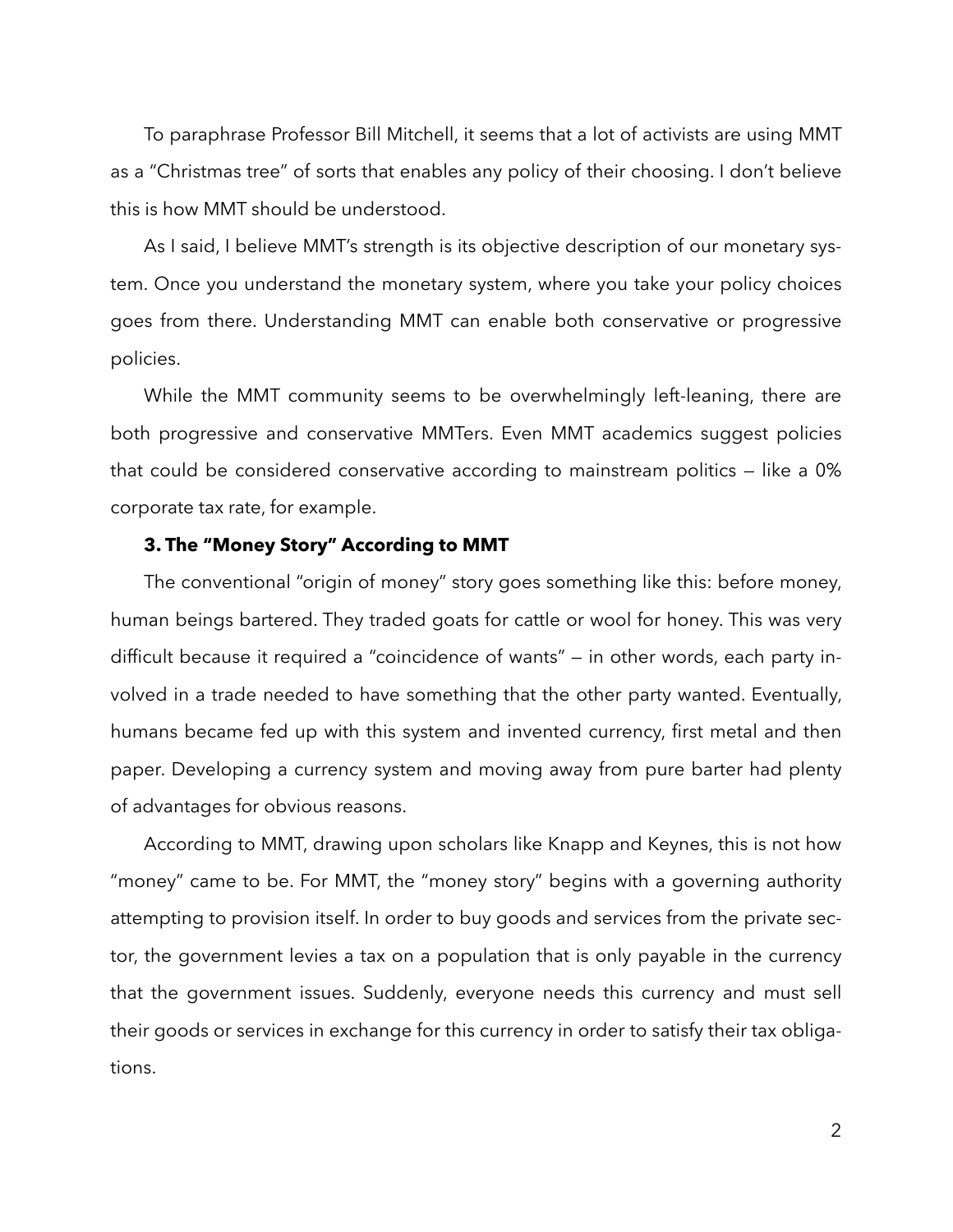In short, "taxes drive money." The reason why the US dollar is our primary currency is because it is the only currency that can be used to satisfy tax, fine, and fee liabilities that the government imposes on us. The federal government is the currency issuer and we are all currency users.

#### **4. The Federal Budget**

Just to lay some basic groundwork, I want to make sure we're all aware what a federal surplus and deficit are. Very simply, a federal deficit is when the government spends more than it takes in in tax revenue in a given year. A surplus is when the government spends less than it takes in in a given year.

By law, in order to "cover" fiscal deficits, the federal government has to sell bonds when it runs a deficit. So, let's say the government spends \$100 into the economy and only collects \$90 in tax revenue. It has to sell \$10 in bonds to cover the shortfall.

# **5. Reserve Accounts & Securities Accounts**

When the government sells a bond, what happens? Let's say I have a bunch of money I'd like to invest and decide to buy the \$10 in bonds the government is selling. In reality, what's happening is my money is shifted from a reserve account into a securities account at the Federal Reserve. This is essentially just a savings account that pays interest. When the interest comes due, my securities account is debited and my reserve account is credited with the principle plus additional interest. These savings accounts AKA treasury bills sit in the economy as financial assets.

Interest rates on treasuries are set by the government, not by the market. They are a policy variable. There is no threat of bond vigilantes. The government creates the money needed to buy the bonds in the first place.

Bonds are sold today due to a holdover from the gold standard. There are primary dealers that are legally required to buy the bonds in the event that no buyers wanted them. This is all a policy choice, not a necessary operation to fund the government.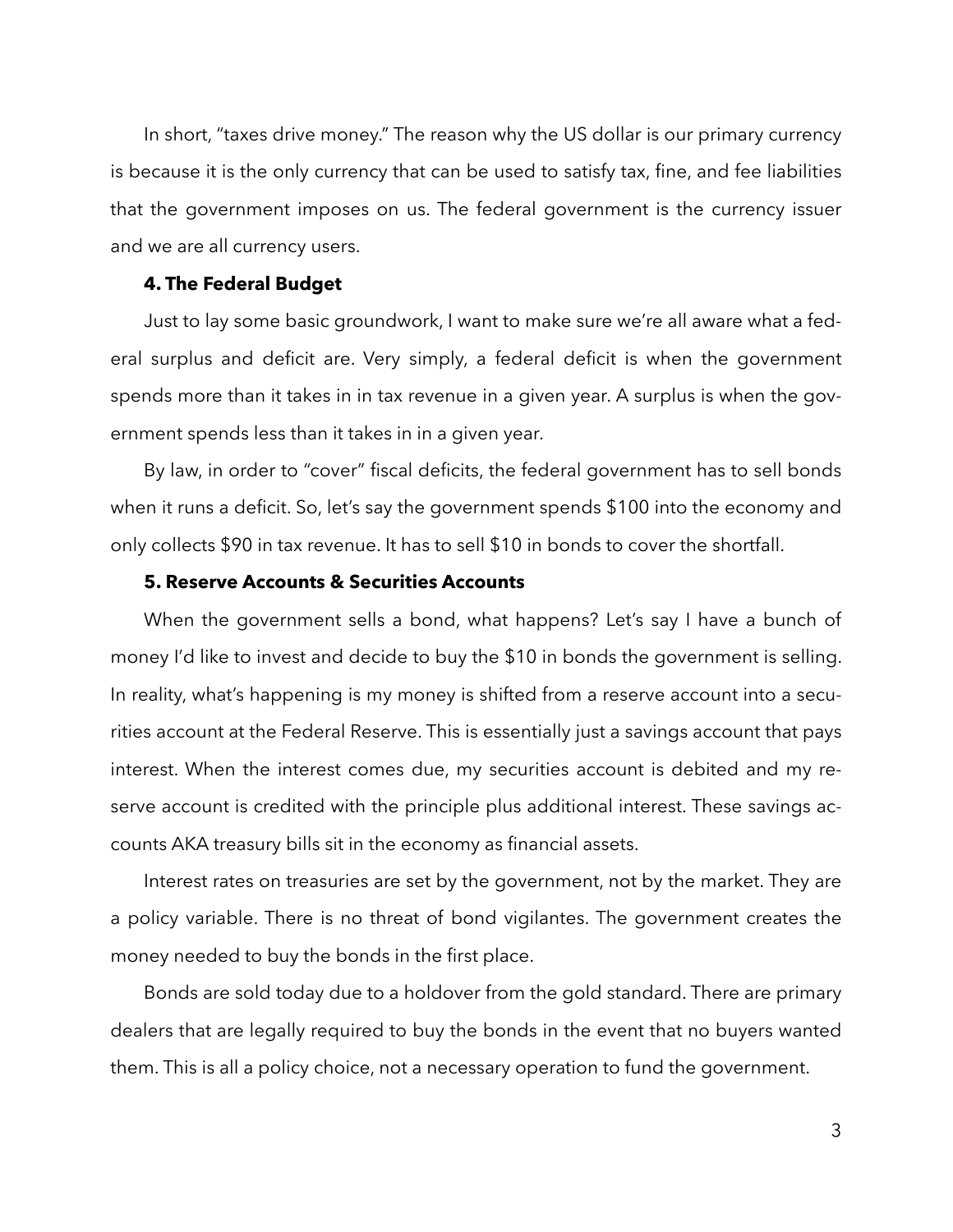#### **6. Federal Taxation and Federal Spending are Operationally Independent**

Often, whenever a policy is proposed, politicians ask "how we're going to pay for it." This can be true of new spending programs or tax cuts. For example, let's say the federal government wants to spend \$1 trillion on an infrastructure program. How will it pay for it?

MMT has the answer and it's pretty simple: Congress approves the spending and the Treasury instructs the Federal Reserve to credit the accounts of the individuals who the government is buying goods and services from. The government spends with a keyboard and taxes with a keyboard. All spending and taxation is simply credits and debits to bank accounts. If you were to pay your taxes in cash, your tax liability is canceled and the cash is destroyed.

Similarly, when the interest on a treasury bill comes due, the government simply credits the bank account of the holder.

Currency issuers like the federal government do not require revenue from debt issuance or taxation in order to spend.

## **7. Monetary Sovereignty & Fixed vs. Floating Exchange Rates**

MMT places a lot of emphasis on monetary sovereignty. The United States is an example of a country that is monetarily sovereign; it issues its own currency. The same is true of Canada, Australia, and the United Kingdom.

This is not true of EU nations as the Euro is issued by the European Central Bank. Similarly, individual US states are not monetarily sovereign. They are currency users, not currency issuers.

Another point of focus for MMT is whether or not a country's currency has a fixed or floating exchange rate. Nixon officially took the United States off the gold standard in 1971 though the gold standard had been suspended a number of times prior to 1971. When a currency is not pegged to a commodity like gold, it alters the playing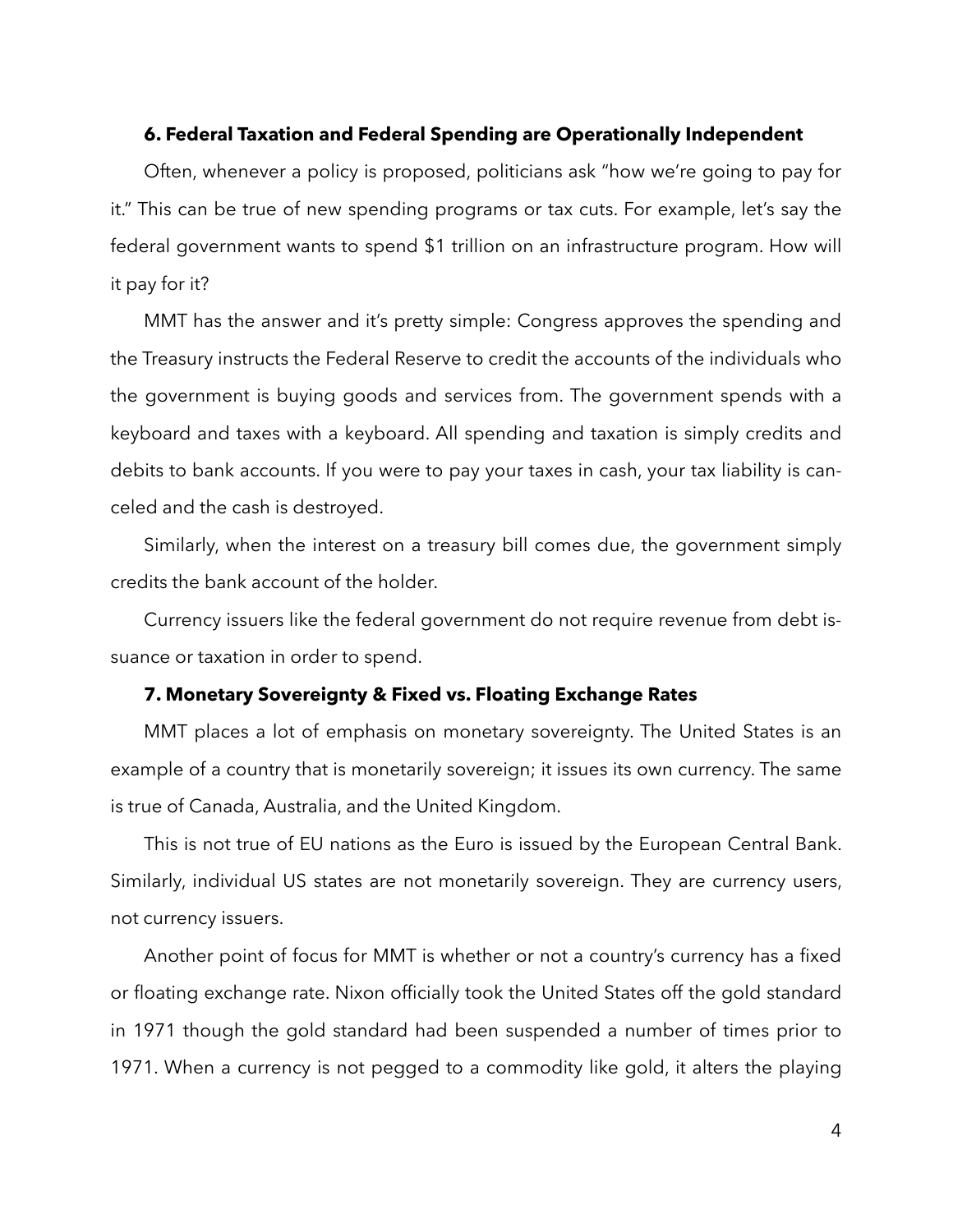field in terms of fiscal policy. A lot of textbook economics and of course Austrian economics treat the US dollar as if it were still pegged to gold.

Unlike the United States, when Greek bonds come due, the Greek government cannot simply credit the accounts of bondholders because it does not issue Euros. Countries like Greece have real solvency constraints.

## **8. Sectoral Balances**

Another key MMT framework that MMT draws upon is Wynn Godley's sectoral balances. This graph shows the US sectoral balances. To quickly summarize, the public sector's financial balance, the private sector's financial balances, and the international sector's financial balance all sum to zero. In other words, the public sector's deficit is the private sector's surplus and vice versa.

In the case of the United States, we run a persistent trade deficit because we buy more goods from the rest of the world than we sell to the rest of the world. Since we run a persistent trade deficit, it's important for the federal government to run a deficit as well in order to maintain the private sector's surplus of financial assets.

A lot of times, people will praise the Clinton Administration's budget surpluses. However, the private sector's savings rates during the Clinton surpluses, fell substantially and led to an increase in private debt, which MMT contends ultimately led to the 2008 financial crisis.

## **9. What does this all mean?**

- The federal government cannot run out of money. It can always buy whatever is for sale in its own currency. It does this by crediting bank accounts.
- The "national debt" is essentially just the private sector's net money supply. It is the sum of safe, liquid financial assets that the federal government has issued since its establishment.